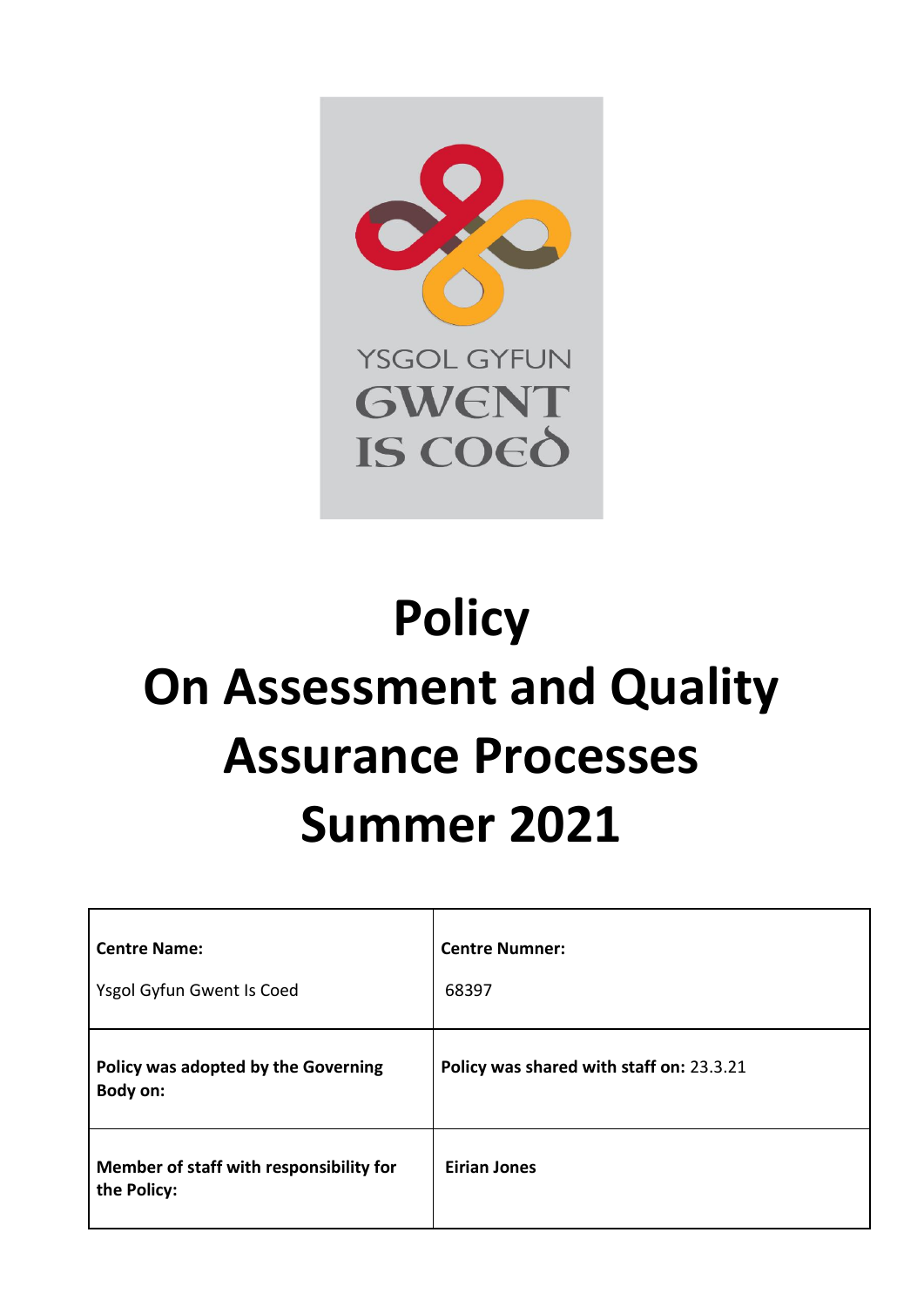

# **Contents**

- 1. [Introduction](#page-1-0)
- 2. [Statement of intent](#page-1-1)
- 3. [Roles and responsibilities](#page-3-0)
- 4. [Subject assessment plans](#page-3-0)
- 5. [Centre devised assessments](#page-4-0)
- 6. [Assessment delivery](#page-5-0)
- 7. [Quality assurance of assessment and grading decisions](#page-6-0)
- 8. [Learners and parents/carers communication](#page-7-0)
- 9. [Internal reviews and complaints](#page-8-0)

# <span id="page-1-0"></span>**1. Introduction**

Following a policy decision by the WG to abolish the summer 2021 examination arrangements and the developments with the pandemic, schools and colleges will set learner interim grades for the summer of 2021. Following the establishment of the National Design and Implementation Advisory Group, Qualifications Wales has published its Guidelines on alternative arrangements for approved GCSEs, AS and A levels. In collaboration WJEC will be checking school and college policies and procedures to assure the quality of all awarding processes in the summer of 2021.

# [Brig y ddogfen](#page-0-0)

# <span id="page-1-1"></span>**2. Statement of Intent**

The purpose of this Centre Policy is to:

● Ensure that Centre Determined Grades (CDG) are conducted fairly, consistently, free from bias and effectively within and across departments and maintained throughout the process

● Ensure the operation of effective processes with clear guidelines and support for staff

● Ensure that all staff involved in the processes clearly understand their roles and responsibilities

Support teachers to take evidence-based decisions in line with Qualification Wales requirements

Achieve a high standard of internal quality assurance in the allocation of CDGs ∙ Ensure the centre meets its obligations in relation to equality and disability legislation

Ensure the Centre meets all requirements set out in the Special Regulatory Conditions, and the Joint Council for Qualifications and Awarding Organisation instructions for Summer 2021 qualifications.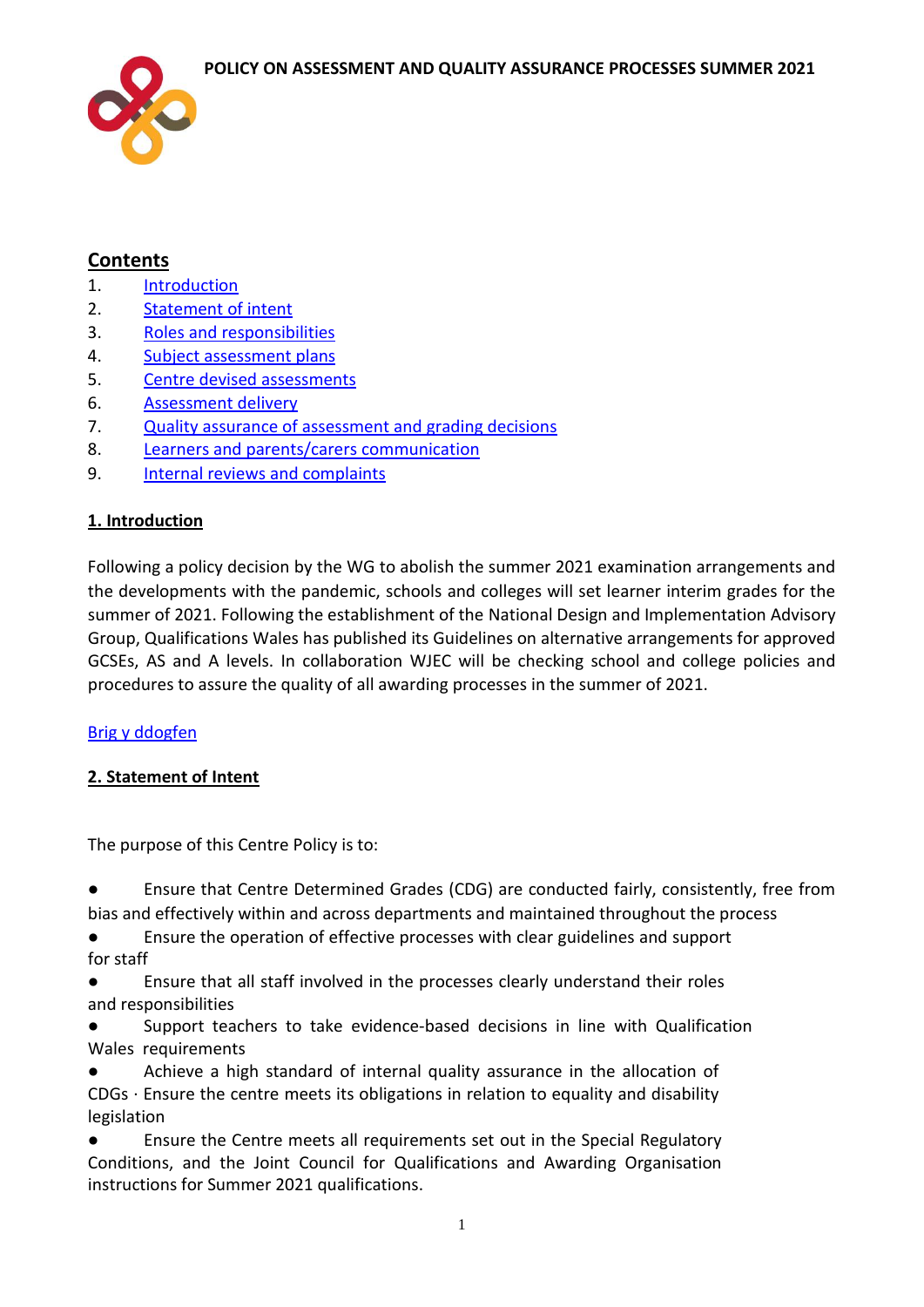

**It will be the responsibility of everyone involved in the generation of Centre Determined Grades to read, understand, and implement the policy.** 

# **[Brig y ddogfen](#page-0-0)**

# **3. Roles and responsibilities**

**Chair of Governing Body** - to ensure, with the Headteacher, that the policy is consulted on and formally adopted by staff. They should ensure through the Headteacher that all staff have read the policy, understand it and monitor its implementation.

**Headteacher** - responsible at a high level for the implementation of the policy as a whole ensuring everyone has a clear understanding of their roles. They will ensure the effective implementation of quality assurance processes and ensure the support and access to training for staff. They have an overarching responsibility on learners' provisional grades and will sign the Head of Center Statement at the end of the process in the summer.

**Senior Leadership Team (SLT)** - supporting key staff through the appropriate line management structure to implement the policy correctly, fairly and transparently. They communicate the information clearly with stakeholders including learners and parents and make sure everyone understands. Using the national resources they will ensure active access to training for staff. They will be responsible for implementing the quality assurance systems and ensuring consistent records of all actions. They will be responsible for ensuring that there is an Assessment Plan for each subject and assuring the quality of departmental processes in grade determination. They will work with the Steering Team to standardise and verify grades internally and ensure the effectiveness of the schoolto-school support and validation processes.

**Additional Learning Needs Co-ordinator (ALNCo)** - in conjunction with the SLT and Examinations Officer the key role of the ALNCo will be to ensure equality, fairness and full access to all processes for any learners entitled to access arrangements.

#### **Subject leaders** - responsible for;

● producing an Assessment Plan for the subject outlining the requirements of the WJEC Qualification Assessment Framework, assessment timetable and quality assurance processes

co-operating with other teachers to ensure that the assessments are conducted fairly and consistently in accordance with the quality assurance processes described in this document and the WJEC Guidance on assessment and grading for alternative arrangements in summer 2021

- ensuring access arrangements are in place for specific learners
- recording and collecting grades for the subject
- storing Learner Decision Records
- secure storage of assessment evidence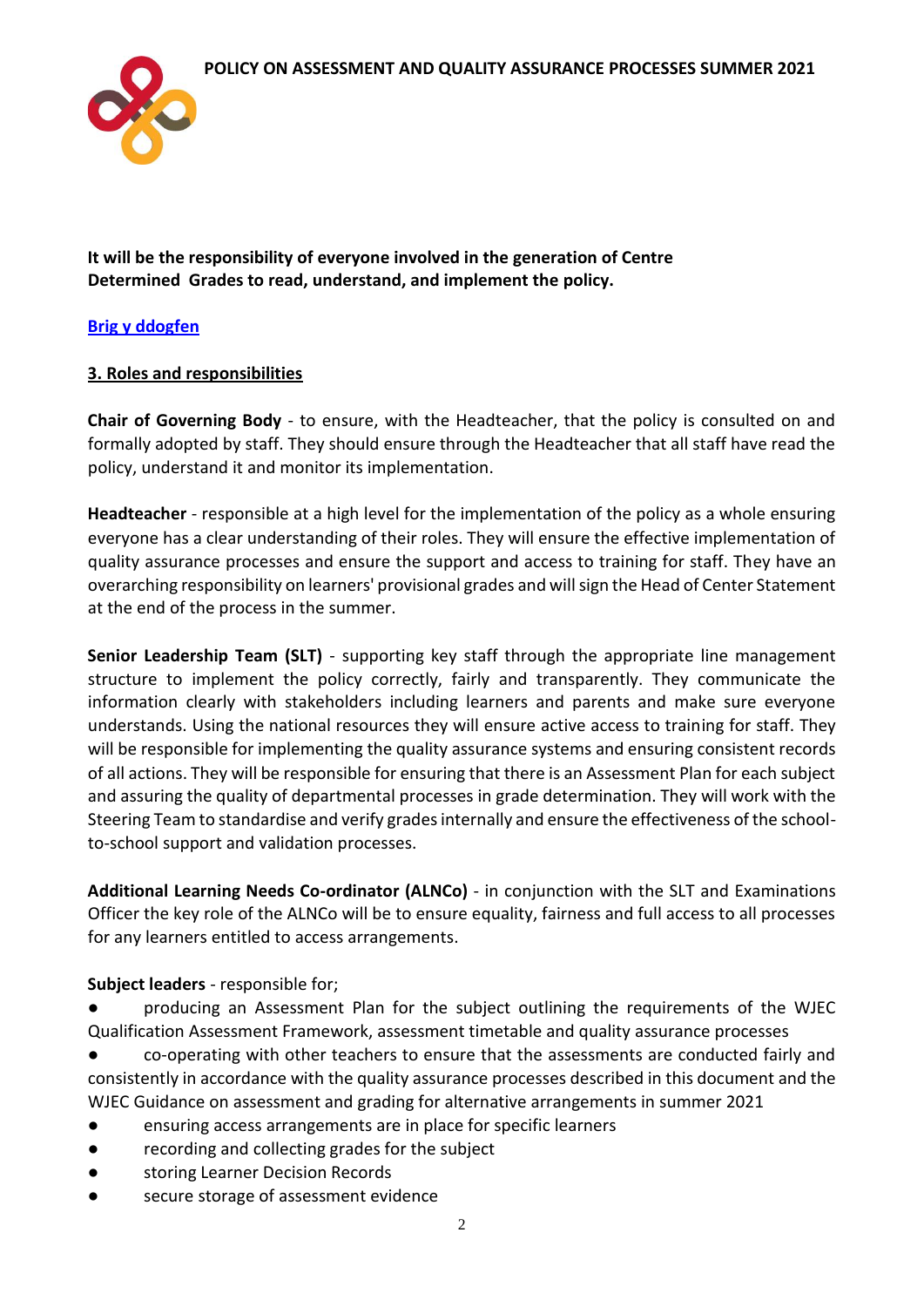

● ensuring that subject teachers have access to training that enables them to carry out the assessments effectively

- ensuring internal standardisation
- co-operating with other schools in moderating and standardising their processes

# **Teachers and support staff** - responsible for;

- following this policy and subject assessment plans under the guidance of the subject leader, in order to prepare learners, implement assessments, mark and quality assure according to the timeline
- putting in place access arrangements for specific learners
- keeping all learners' assessment evidence secure for any internal reviews and / or learner appeals
- completing Learner Decision Records
- ensuring that learners do not have the opportunity to improve their work once it has been submitted

# **Examinations Officer** - responsible for;

- completing subject registrations in a timely and accurate manner
- distributing key information from WJEC or Qualifications Wales to appropriate staff

# <span id="page-3-0"></span>**4. Subject assessment plans**

Each subject will produce a plan that outlines how grades will be awarded and is consistent with the requirements of the WJEC Qualification Assessment Framework (which includes grade descriptors). This will include the evidence to be used, the way grades will be awarded, the timetable for the proposed assessments, the assessment mechanisms including the level of control and what the quality assurance arrangements will be in order to ensure consistency and rigor . All grades awarded by the school must be supported by sound evidence.

Each subject plan will outline how access arrangements and equality issues will be addressed. Training requirements will also be set out in the subject plan.

The leader of an area of learning and then the link manager (SLT) assure the quality of the plans and monitor consistency across the subjects.

In determining a grade, the following types of evidence can be used in each qualification:

# Modified past papers

The school uses WJEC-modified past papers when setting tasks to help determine a grade for each qualification. Modified past papers have already received external quality assurance, they are fully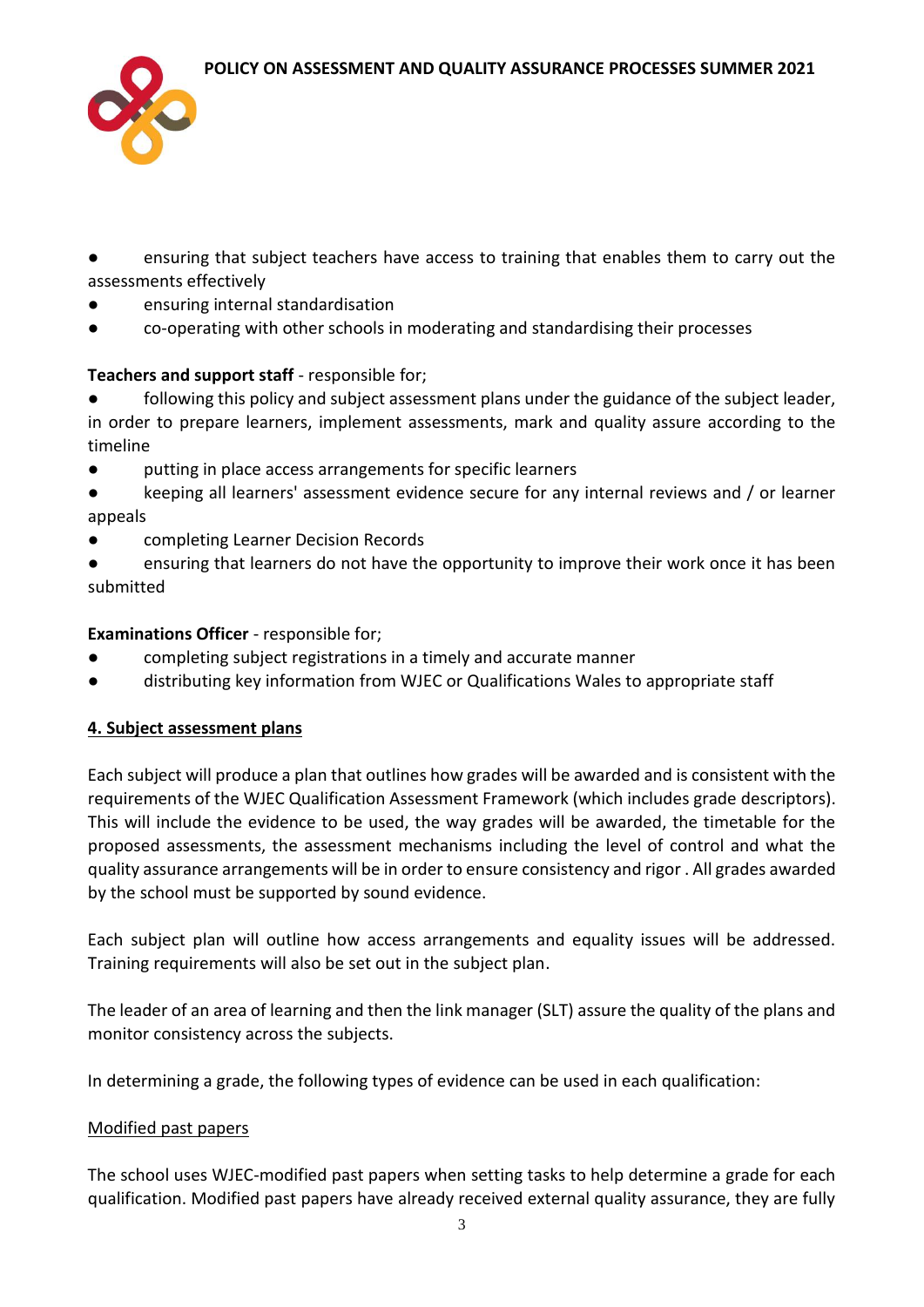

supported by mark schemes and they are familiar to learners and staff. Teachers will ensure that these past papers are incorporated into the normal learning and teaching undertaken in lessons.

#### Non-exam assessments

Non-examination assessments exist in many qualifications. Teachers will use learners' performance in this element to help inform grade determination. However, teachers will need to consider the weighting of this element to ensure that the grade awarded accurately reflects the overall standard.

#### Other contributory evidence

a) Teachers may use evidence from WJEC past papers which have been quality assured externally and have a standardised mark scheme. These will be completed under appropriately controlled conditions.

b) Assessments undertaken prior to publication of existing assessment arrangements e.g. mock examinations. This type of evidence can be used to substantiate an award but not necessarily to determine an award. This is because, at the time of completion, learners would not have been aware that this piece of work would be needed to determine their grade. This is designed to ensure fairness and equality for all learners.

The number of pieces of evidence required to determine a grade will vary by qualification. Teachers will ensure that there are sufficient opportunities for learners to provide evidence to demonstrate their competence across the key themes and skills.

Staff are directed to use the WJEC standardised assessment materials. However, if subjects decide to create their own assessment, it is necessary to ensure that the teacher devising an assessment has completed the WJEC online training 'Assessment foundations and Assessment guidance' and followed the WJEC Assessment Creation Guidelines. They will also need to quality assure the assessment, mark scheme and action plan with their SLT link.

The evidence produced will not be completed in the form of an examination.

Records of the mark / grades for assessments will be kept on Sims. This is a software that is compatible with data protection and GDPR requirements. Learners' work will be locked away and the evidence could be accessed if a review is required. All subject teachers are expected to complete a Decision Making Record form provided by WJEC for all learners and keep them safe on sims.

# [Brig y ddogfen](#page-0-0)

# <span id="page-4-0"></span>**5. Centre devised assessments**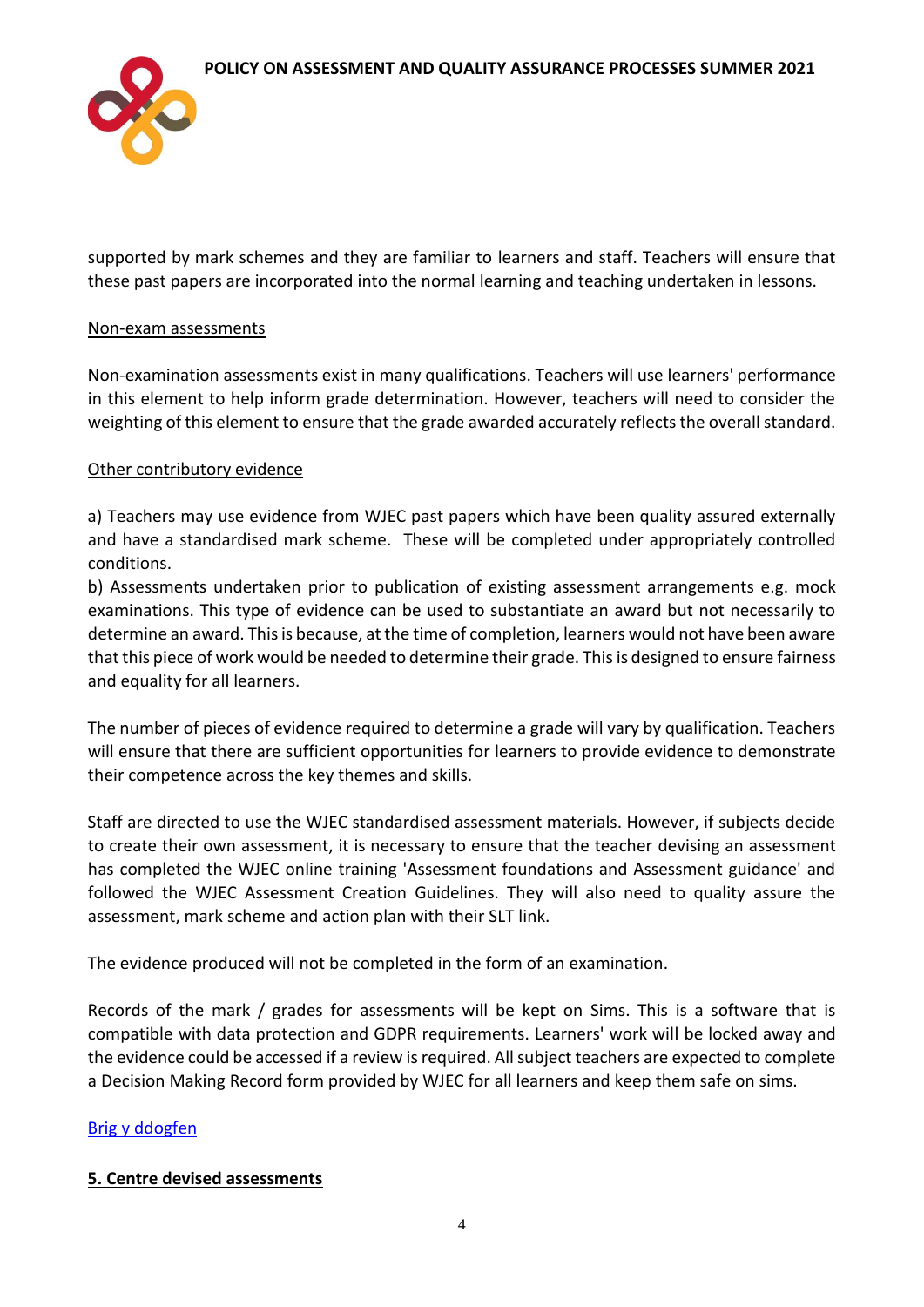

Staff are directed to use the WJEC standardised assessment materials. However, if subjects decide to create their own assessment, it is necessary to ensure that the teacher devising an assessment has completed the WJEC online training 'Assessment foundations and Assessment guidance' and followed the WJEC Assessment Creation Guidelines. They will also need to quality assure the assessment, mark scheme and action plan with their SLT link. In this way, the assessments should be valid, reliable and fair.

# [Brig y ddogfen](#page-0-0)

# <span id="page-5-0"></span>**6. Assessment delivery**

Summative assessments are used to evaluate learning at the end of an activity. These are more structured and can bring together aspects of knowledge, understanding and the application of skills in different areas or aspects of units and / or the specification. Summative assessments are usually a more valid and reliable way of evaluating the level at which a learner has attained the required knowledge, skills and understanding outlined in the qualification specification.

To ensure that a learner is not at an advantage or a disadvantage we will follow the guidelines below when setting summative assessment activities:

● ensure that there is classroom supervision if the teaching and learning is face to face. With distance learning work the task will be presented immediately at the end of the time allocated during a synchronous 'live' lesson. Student cameras will be switched on to allow the teacher to supervise virtually the authenticity of the work.

● allocate a specific time to complete each assessment which reflects the amount of time required to complete these tasks during a normal examination series.

learners will not receive feedback during the assessment.

ensure that access arrangements for certain learners are in place when implementing the assessments.

In undertaking summative assessments learners will:

be given sufficient notice of the assessment and are informed of the topics to be covered. The teacher should not, however, give the learner the assessment to look at in advance.

● have the same length of time to complete the assessment as they would in a normal examination series (eg 45 minutes to complete an essay).

● have the same access to resource materials as they would in a normal examination series (ie audio-visual material; non-annotated texts).

be told that any evidence they produce should be unaided.

● be advised that mobile phones and the internet will be unavailable to them unless they are necessary to access the assessment.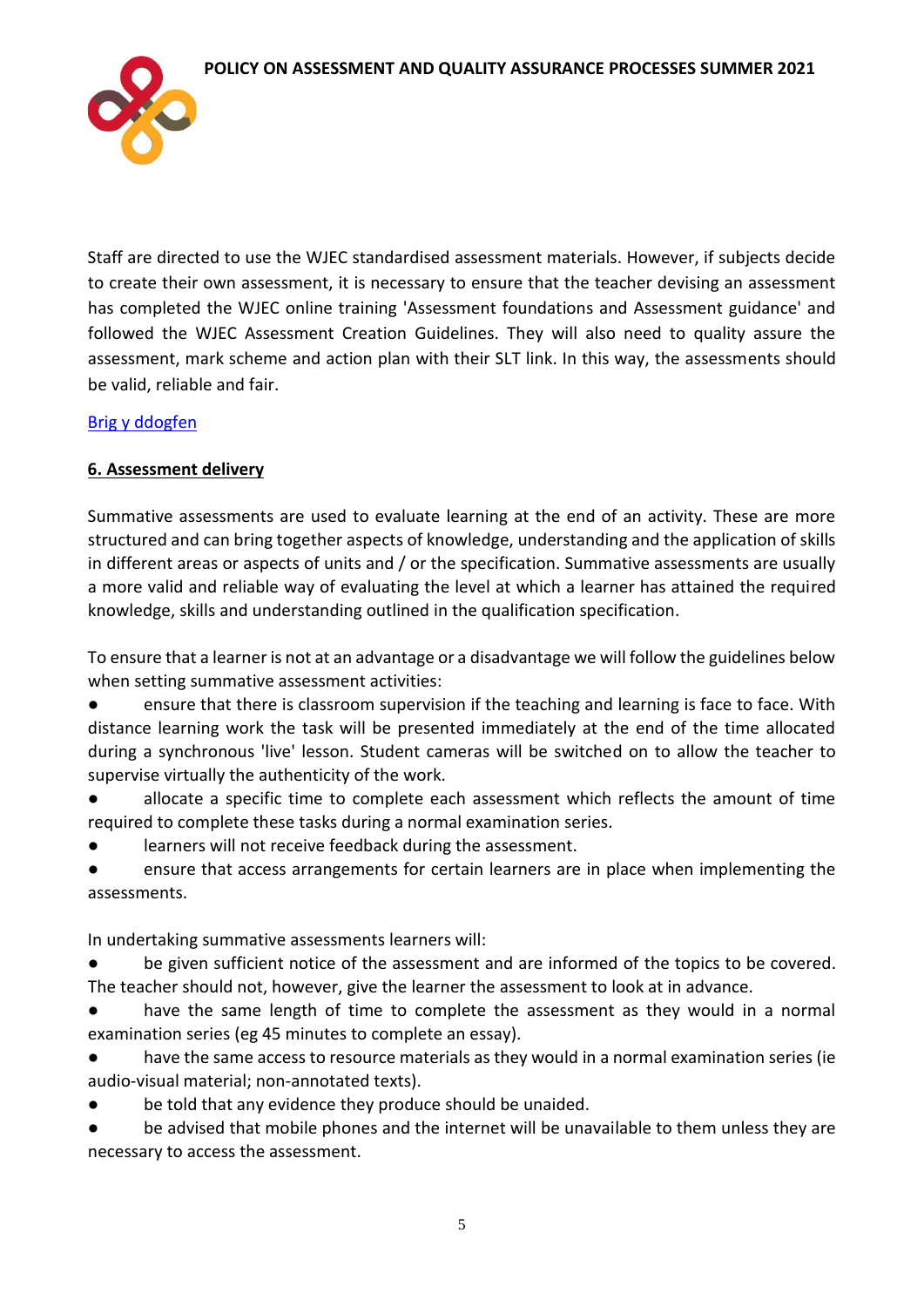

In order to be fair to all learners, teachers need to be confident that any work completed remotely by a learner is authentic and unaided. We advise that teachers inform learners that the work they produce will be used as evidence to determine their final grade. That work must be the learner's own work and, if not, it would be misconduct. Where a learner received support, this must be recognised so that centers can award grades that are accurate and fair. Also, if a learner had access to additional resource material, had a long period of time to produce the evidence, had the opportunity to redraft work based on teacher feedback, or was assessed on only a very narrow aspect of the content, then this must be taken into account when considering the evidence and awarding the overall grade.

If teachers suspect that a learner's work is not their own unaided work, as stated by that learner, then this should be reported as misconduct. We advise that regular checks are carried out to ensure that any work not completed under the teacher's direct supervision is valid. This could be achieved by:

- holding a question and answer session with the learner to discuss aspects of their responses
- online video conferencing to observe the work and discuss any progress with the learner
- compare the learner's performance at home with work completed in the classroom
- set specific deadlines to start and finish the work, and keep records of when the work was produced

• remind learners of the risk of being helped at home by family members who may be considered too helpful and lead to an investigation of misconduct

To ensure fairness, it is recommended that all learners in the class do the same assessment at the same time. If a learner cannot do the assessment at the same time as other learners, then they should have a different assessment of the same nature.

As outlined previously, learners must be told how and when they will be assessed. If a learner produced a valid and reliable assessment that accurately reflects the standard they are working on prior to the Minister's announcement in January, then the teacher can use that work to determine the final grade.

Assessment of work will be the responsibility of all teachers teaching the subject at the relevant level. A subject teacher assesses students' work in their class using appropriate WJEC mark schemes to support the accurate awarding of grades. The subject teacher will record the mark and grade awarded using secure conditions (sims) and ensure that hard copies of evidence are stored securely. We will adhere to GDPR conditions when recording, storing and deleting pupil data.

# [Brig y ddogfen](#page-0-0)

# <span id="page-6-0"></span>**7. Quality assurance of assessment and grading decisions**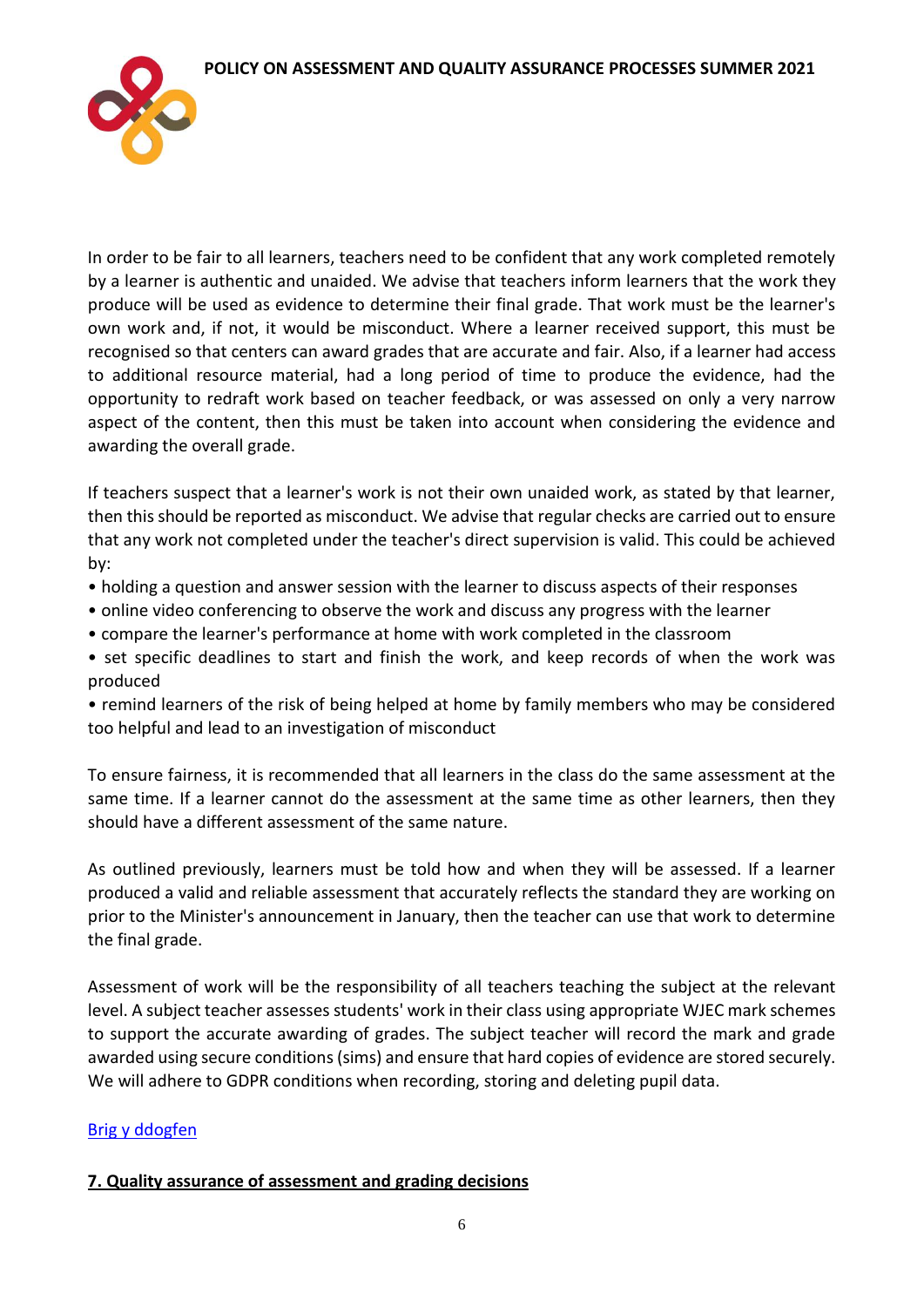

Teachers will work with middle leaders to ensure that they act impartially and set grades this year on the basis of sound evidence. Through the process teachers are expected to record any internal discussions as they jointly standardise each other's work and agree grades and any adjustments. Where there is a need to review the marking or teacher's views on grade or grades it will be the responsibility of the Middle Leader to conduct the discussion, make the necessary adjustments and record the rationale. This can happen at any point in the process.

As part of the school-to-school work colleagues across the subjects will work together to support judgments and validate grades. This can happen informally throughout the assessment period and / or at the end.

As part of the internal verification processes the SLT will hold discussions with Middle Leaders to review procedures, evidence, decisions and grade profiles.

As part of the internal process it is expected that consideration will be given to a cross section of different learners when reviewing evidence to ensure that learners with particular protected characteristics are treated equally.

In accordance with the Equality Policy, which sets out the rights of all individuals to fairness, and in accordance with the Teachers' Code of Professional Practice, everyone involved in the process is expected to act fairly and consistently at all times.

In accordance with the WJEC Grading Guidelines we will consider the grade profiles in the subjects against knowledge of the cohort's historical performance and the internal knowledge of their target grades.

As part of its duties as a center, the school follows the WJEC External Quality Assurance Processes. Staff involved in the assessment processes will follow the WJEC training program on the key areas.

The school will handle learners' data and information in a safe and appropriate way.

# [Brig y ddogfen](#page-0-0)

# <span id="page-7-0"></span>**8. Learners and parents/carers communication**

Once the school has confirmed all final processes and has received approval of this policy from WJEC we will communicate the relevant information to learners and parents including:

- Policy on The Assessment and Quality Assurance Processes Summer 2021
- Subject Assessment Plans
- The Timeline
- Information about the Learner Decision Record
- Information on the appeals process